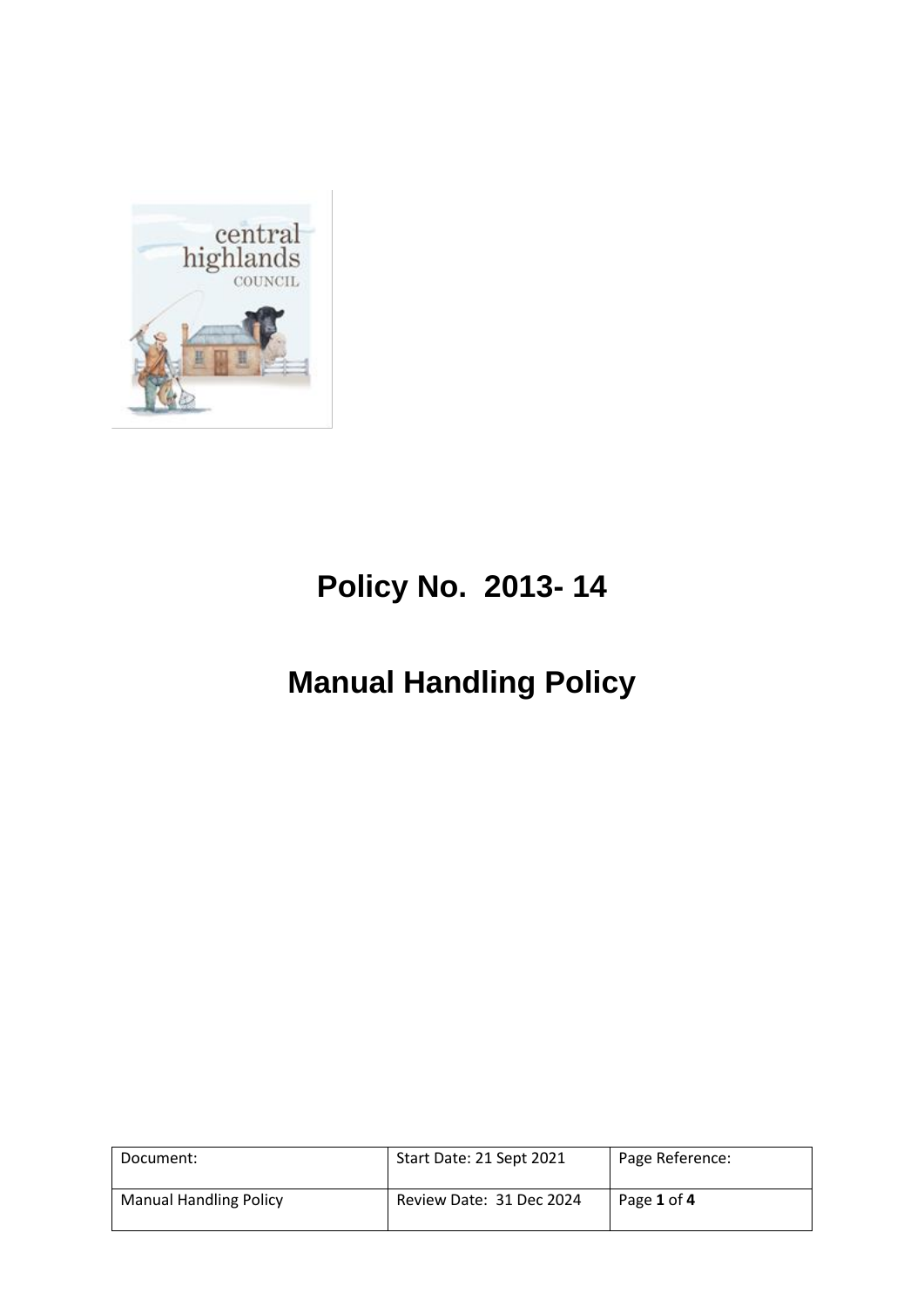## **1. Background**

Central Highlands Council has a responsibility to provide, as far as reasonably practicable, to eliminate risks to health and safety, and if it is not reasonably practicable to eliminate risks to health and safety, to minimise those risks as far as is reasonably practicable, as stated in Section 19 of the Work Health & Safety Act, 2012 (The Act) and Section 35 of the Work Health and Safety Regulations 2012 (The Regulations).

## **2. Application**

This policy applies to all employees in all workplaces in relation to manual handling activities involving patients/clients or material objects.

## **3. Policy Statement**

Central Highlands Council is committed to ensure that working environments, equipment, systems of work and training programs are appropriate for the prevention of manual handling injuries to employees. This will include conducting manual handling risk assessments and implementing task specific manual handling training.

#### **4. Roles and responsibilities**

#### Managers

- 4.1 Managers must ensure that:
	- 4.1.1 work practices involving manual handling are, as far as reasonably practicable, safe and without risk to health and safety;
	- 4.1.2 work environments are, as far as reasonably practicable, to be consistent with safe manual handling activities;
	- 4.1.3 mechanical aids used for the movement of plant, equipment or patients / clients meet the relevant Australian Standards;
	- 4.1.4 a risk assessment is performed on manual handling tasks that are likely to be a risk to health and safety. This assessment shall be carried out in consultation with the employees who are required to carry out the task;
	- 4.1.5 appropriate risk control strategies associated with manual handling tasks are implemented as far as reasonably practicable. This shall be done in consultation with the employees who are required to carry out the task;

| Document:                     | Start Date: 21 Sept 2021 | Page Reference: |
|-------------------------------|--------------------------|-----------------|
| <b>Manual Handling Policy</b> | Review Date: 31 Dec 2024 | Page 2 of 4     |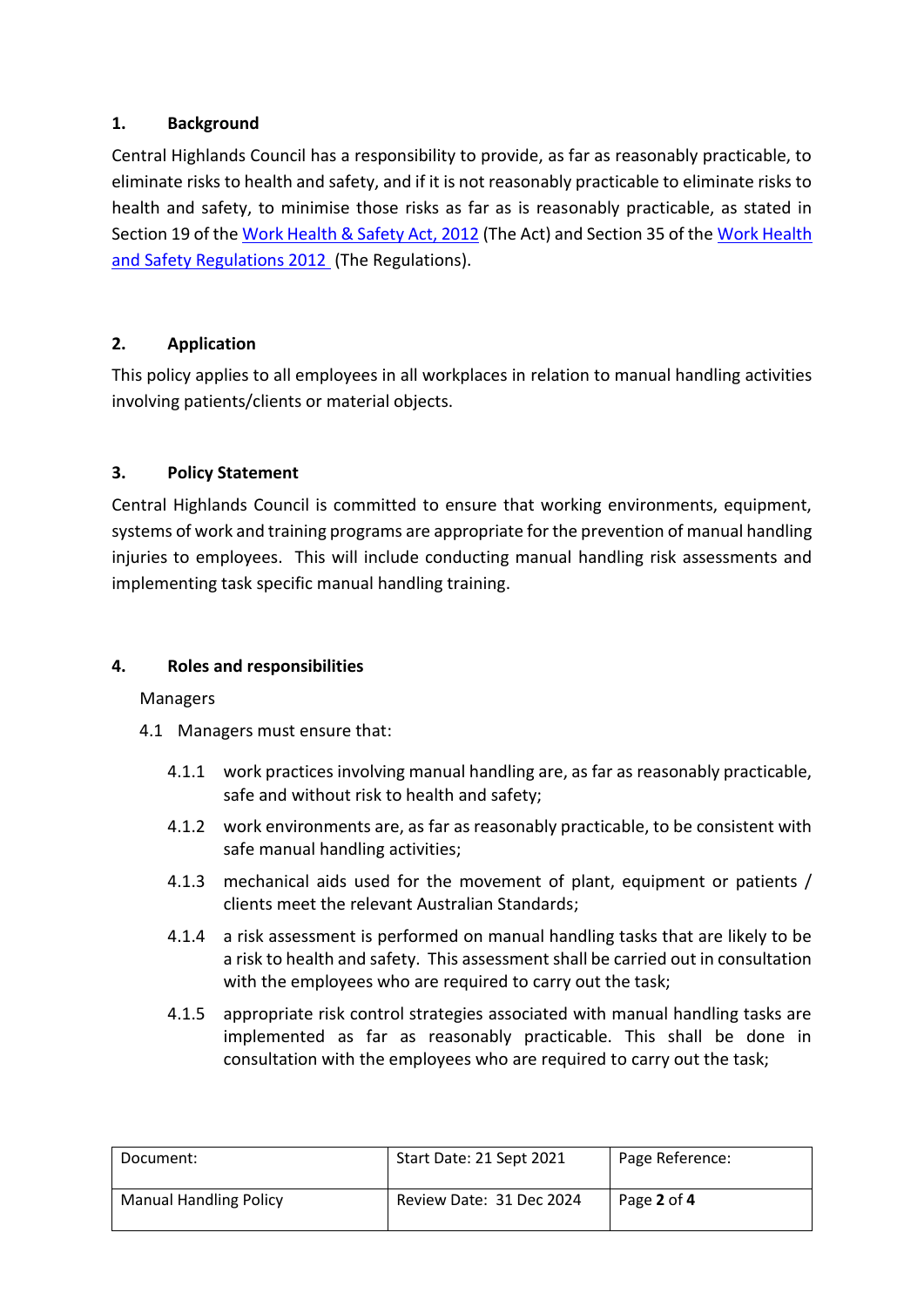- 4.1.6 appropriate training is provided for all staff in their designated area and records are maintained. Managers are responsible for ensuring that:
	- (a) employees undertake training as part of the Council Induction program;
	- (b) employees in identifiable high risk work areas participate in a workplace specific manual handling training course with regular up-dates, and where appropriate competency standards shall be implemented; and
	- (c) employees in identified high risk work areas are trained in the correct use of lifting devices and/or mechanical aids before use in their particular work areas/tasks.

#### **5. Employees**

- 5.1 Employees must:
	- 5.1.1. abide by safe work practices and procedures as developed by their workplace;
	- 5.1.2. participate in appropriate training in safe manual handling techniques, ie. use of mechanical aids and team lifting procedures, and apply that training wherever possible;
	- 5.1.3. participate in manual handling risk assessments conducted at their workplace; and
	- 5.1.4. Identify heavy/awkward items delivered by/to Council

#### **6 Guidelines**

- 6.1 When implementing control measures after a risk assessment, the relevant manager or officer should select the highest ranked reasonably practicable control measure from the following hierarchy of control measures as per Section 36, Work Health and Safety Regulations 2012.
	- **Elimination**
	- **Substitution**
	- **Isolation**
	- **Engineering Controls**
	- **Administrative Means**
	- **Provision of Personal Protective Equipment (PPE)**

Examples of control measures that may be implemented are:

■ modification of workplace layout;

| Document:                     | Start Date: 21 Sept 2021 | Page Reference: |
|-------------------------------|--------------------------|-----------------|
| <b>Manual Handling Policy</b> | Review Date: 31 Dec 2024 | Page 3 of 4     |